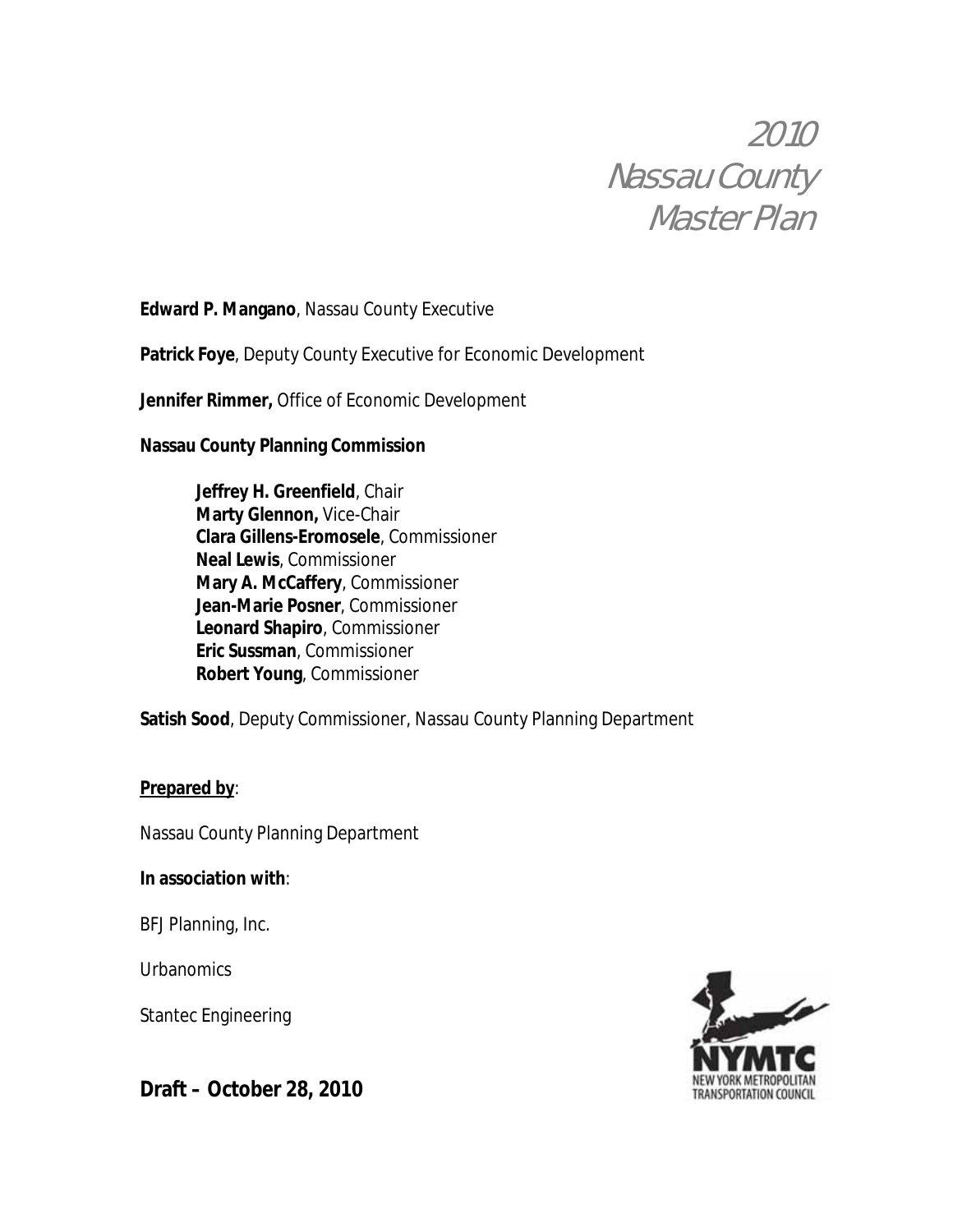# 2010 Nassau County Master Plan

## **A. INTRODUCTION**

As one of the nation's first suburban communities and home to Levittown, Nassau County was the prototype for suburban America. Due in part to the GI Bill, which promoted home ownership for returning veterans and their families, in the post World War II period Nassau represented the realization of the American dream with its single-family homes, back yards, parks, and baseball fields. Sixty years later, while other suburbs across the country continue, up to the Great Recession, to experience suburban expansion, Nassau County is no longer growing.

We now live in unprecedented and difficult economic times. Thousands of jobs have been lost and retirement savings have vanished. The value of our homes has decreased; more homes have been foreclosed in Nassau County than ever before. With a looming \$343 million County budget deficit in 2011, we are facing economic challenges that have not been faced since our County's founding in 1899.

Nassau County and other mature suburbs across the country were the first to experience the possibilities of suburbia and are now the first to face the real challenges of maturity and low rates of economic growth. Very **high property taxes and costs of doing business**, **failure to retaining young people and recent graduates**, and stagnation in **employment growth**, are putting a tremendous strain on Nassau's residents, economy, and environment. The County's slow rate of economic growth has been further exacerbated over the past 2 years by the national economic recession which has caused unemployment in the County to rise to nearly  $6.9\%$ <sup>[1](#page-1-0)</sup>.

#### **PROPERTY TAXES**

 $\overline{a}$ 

Between 1995 and 2005 property taxes in Nassau County increased by 75.8%, while the consumer-price-index (CPI) for the New York metropolitan area over the same period has increased  $31\%$ <sup>[2](#page-1-1)</sup>. According to the U.S. Census, today Nassau residents pay the fifth highest property taxes in the country as a percentage of income (see Table 1) and the second highest in terms of total property taxes paid (see Table 2). Compared to the Country as a whole, Nassau residents pay nearly three times the amount of property taxes as a percentage of income. Property taxes levied by Nassau's school districts represent approximately 60 percent of homeowners' property taxes. The balance of the property tax burden is from County, local and special district

<span id="page-1-0"></span><sup>&</sup>lt;sup>1</sup> U.S. Bureau of Labor Statistics, Local Area Unemployment Statistics Program (LAUS). July, 2010

<span id="page-1-1"></span><sup>&</sup>lt;sup>2</sup> U.S. Bureau of Labor Statistics, Consumer Price Index (CPI) for the New York – New Jersey – Pennsylvania Metropolitan Statistical Area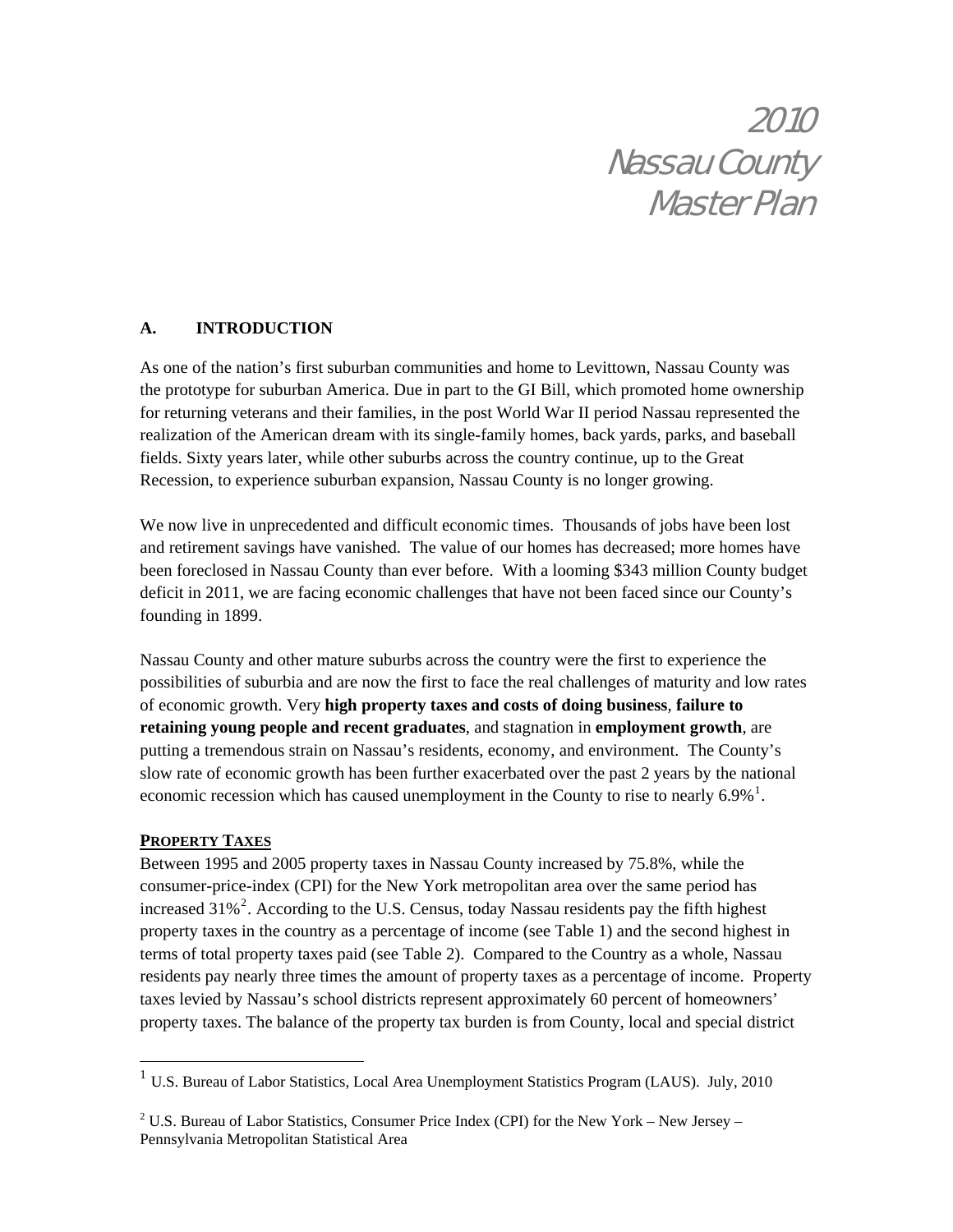taxes (see Figures 1 and 2). Currently, Nassau's residents pay approximately 8% of their income to property taxes, up from 7% in 2005. Based on this trend, Nassau residents could be paying nearly 14% of their income to property taxes by  $2030^3$  $2030^3$  $2030^3$ .

| Total Property Taxes Paid as a Percentage of Income - 2009 |                      |                 |                                                |                                       |                         |  |  |  |  |
|------------------------------------------------------------|----------------------|-----------------|------------------------------------------------|---------------------------------------|-------------------------|--|--|--|--|
| Rank                                                       | County               | <b>State</b>    | <b>Median</b><br>Property<br><b>Taxes Paid</b> | Home<br>Owner<br><b>Median Income</b> | Taxes as % of<br>Income |  |  |  |  |
|                                                            | <b>United States</b> |                 | \$1,917                                        | \$63,306                              | 3.03%                   |  |  |  |  |
|                                                            | Passaic County       | New Jersey      | \$7,939                                        | \$82,038                              | 9.68%                   |  |  |  |  |
| $\overline{2}$                                             | <b>Essex County</b>  | New Jersey      | \$8,245                                        | \$94,867                              | 8.69%                   |  |  |  |  |
| 3                                                          | <b>Union County</b>  | New Jersey      | \$7,793                                        | \$90,092                              | 8.65%                   |  |  |  |  |
| 4                                                          | Bergen County        | New Jersey      | \$8,708                                        | \$101,369                             | 8.59%                   |  |  |  |  |
| 5                                                          | <b>Nassau County</b> | <b>New York</b> | \$8,940                                        | \$104,465                             | 8.56%                   |  |  |  |  |
| 6                                                          | Rockland County      | New York        | \$8,542                                        | \$99,843                              | 8.56%                   |  |  |  |  |
| $\overline{7}$                                             | Westchester County   | New York        | \$9,044                                        | \$109,692                             | 8.24%                   |  |  |  |  |
| 8                                                          | Suffolk County       | New York        | \$7,361                                        | \$92,207                              | 7.98%                   |  |  |  |  |
| 9                                                          | Putnam County        | New York        | \$7,295                                        | \$93,387                              | 7.81%                   |  |  |  |  |
| 10                                                         | <b>Hudson County</b> | New Jersey      | \$6,653                                        | \$87,734                              | 7.58%                   |  |  |  |  |

#### **Table 1**

*Source: U.S. Bureau of the Census, The Tax Foundation, 2010* 

#### **Table 2**

| <b>Median Property Taxes Paid on Homes - 2009</b> |                           |                 |         |  |  |  |  |  |  |
|---------------------------------------------------|---------------------------|-----------------|---------|--|--|--|--|--|--|
| Rank                                              | County                    | <b>State</b>    | Amount  |  |  |  |  |  |  |
|                                                   | <b>United States</b>      |                 | \$1,917 |  |  |  |  |  |  |
|                                                   | <b>Westchester County</b> | New York        | \$9,044 |  |  |  |  |  |  |
| $\overline{2}$                                    | <b>Nassau County</b>      | <b>New York</b> | \$8,940 |  |  |  |  |  |  |
| 3                                                 | <b>Bergen County</b>      | New Jersey      | \$8,708 |  |  |  |  |  |  |
| 4                                                 | Hunterdon County          | New Jersey      | \$8,671 |  |  |  |  |  |  |
| 5                                                 | Rockland County           | New York        | \$8,542 |  |  |  |  |  |  |
| 6                                                 | <b>Essex County</b>       | New Jersey      | \$8,245 |  |  |  |  |  |  |
|                                                   | Passaic County            | New Jersey      | \$7,939 |  |  |  |  |  |  |
| 8<br>Morris County                                |                           | New Jersey      | \$7,904 |  |  |  |  |  |  |
| 9                                                 | <b>Union County</b>       | New Jersey      | \$7,793 |  |  |  |  |  |  |
| 10                                                | Somerset County           | New Jersey      | \$7,720 |  |  |  |  |  |  |

*Source: U.S. Bureau of the Census, The Tax Foundation, 2010* 

<span id="page-2-0"></span><sup>&</sup>lt;sup>3</sup> Calculated using U.S. Bureau of the Census, The Tax Foundation, and New York Metropolitan Transportation Council's "*2010-2035 Regional Transportation Plan*" forecast for average household income.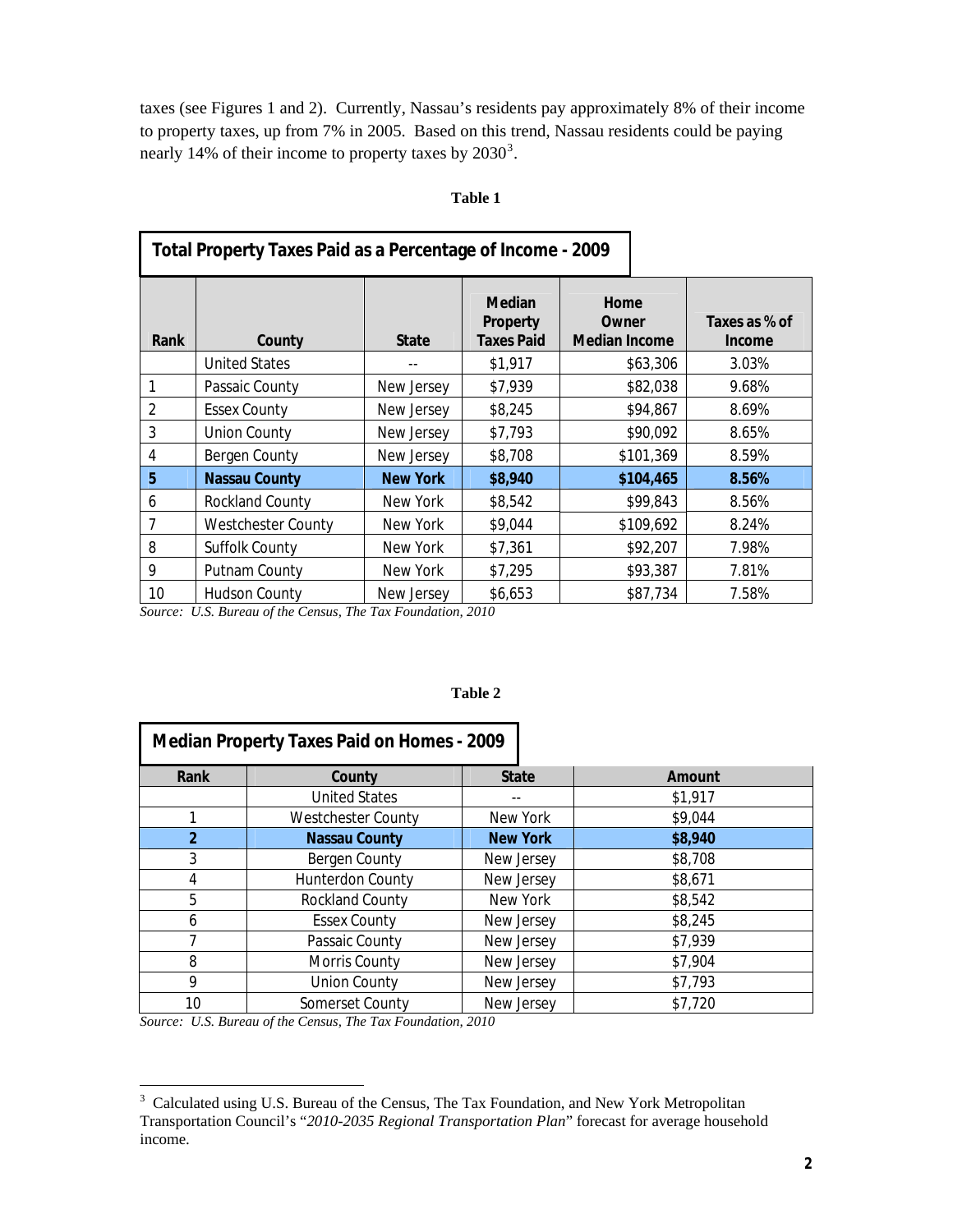

 *Source: Nassau County, 2009* 

The large number of properties owned by, institutions, non-profit organizations, and governments that are not on the tax rolls also contribute to the County's high taxes. High property taxes are a significant burden to both homeowners and industry. They substantially add to housing costs and are a disincentive to commercial investment. Currently over 40 percent of Nassau's mortgaged households spend more than 35 percent of their income on housing (see Table 3). This is a notable drain on families' resources that reduces discretionary spending and impacts the local economy.

| Owner-occupied units         | 359,211 |                |                  |
|------------------------------|---------|----------------|------------------|
| Housing unit with a mortgage | 232,968 |                |                  |
|                              |         | Percent of all | Percent of units |
|                              | Number  | owner-occupied | with mortgage    |
| Less than 35 percent         | 138,115 | 39.20%         | 59.20%           |
| 35.0 percent or more         | 94.618  | 25.90%         | 40.60%           |
| Not Computed                 | 235     | 0.01%          | 0.01%            |

**Table 3 Selected Monthly Owner Costs as a percent of Household Income** 

 *Source: US Census, American Community Survey 2007*

#### **EMPLOYMENT GROWTH**

Nassau saw a decline in employment relative to Suffolk between 2000 and 2008. While the total number of jobs in Nassau increased by 0.6 percent during this period, the number of jobs in Suffolk increased by 6.8 percent. This lagging job growth negatively impacts Nassau County's tax base. As shown in Figure 3, over the nearly forty year period between 1970 and 2008 the number of jobs in Suffolk increased by over 150 percent while the number of jobs in Nassau grew by only 30 percent. Due in part to the fact that Nassau experienced suburbanization before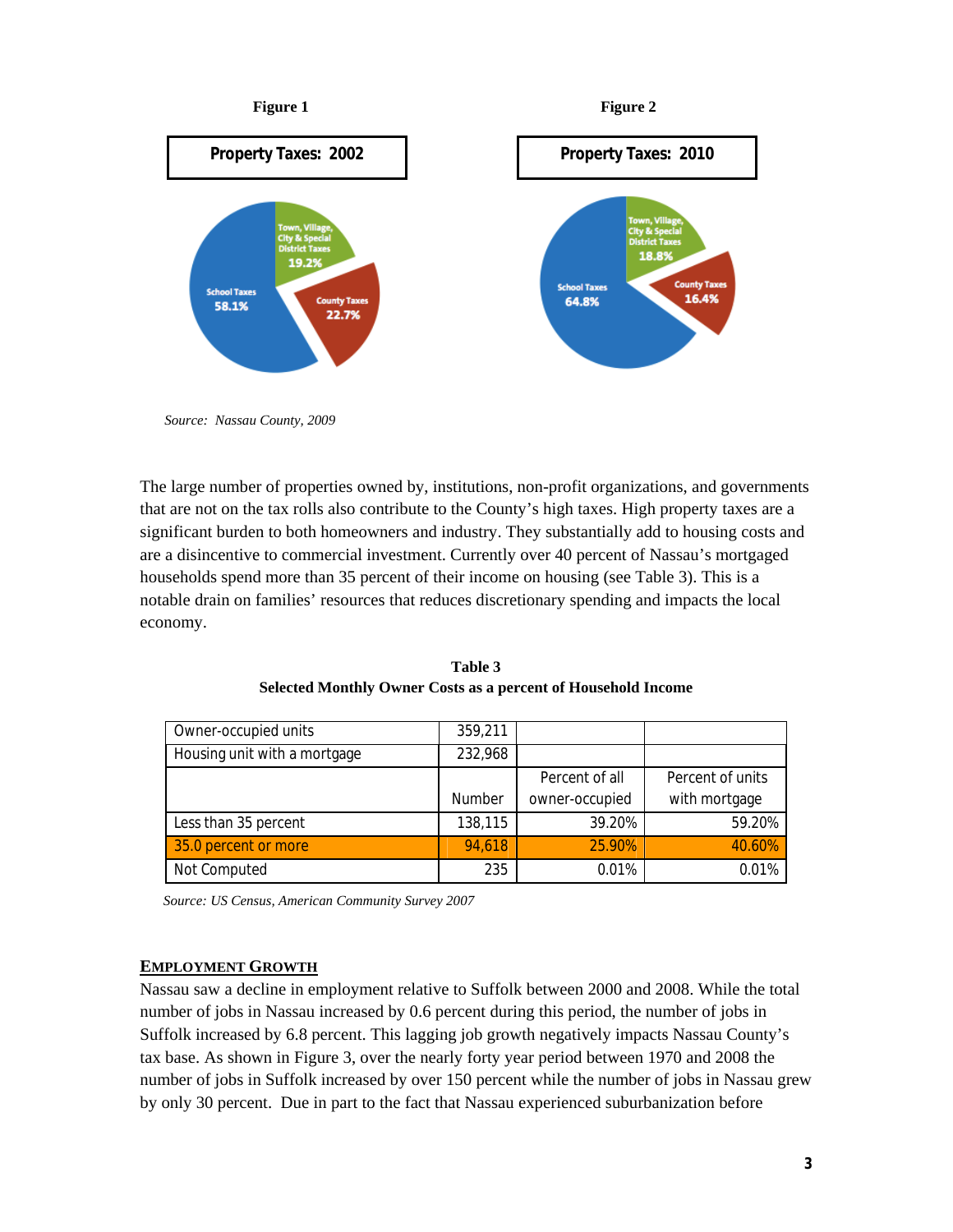Suffolk did, these employment trends indicate that Nassau must refocus its employment base in order to effectively compete with a younger and expanding Suffolk County.



**Figure 3 Nassau and Suffolk County Employment Comparison: 1970 - 2008** 

Related to job growth is the growth in commercial square footage in Nassau and Suffolk Counties. Based on data provided by CB Richard Ellis, during the last decade (1998-2008) Suffolk grew by 11.8 million commercial square feet, or 7 percent, while Nassau grew by only 2.8 million commercial square feet, or 2.3 percent (see Figure 4).



 *Source: CB Richard Ellis*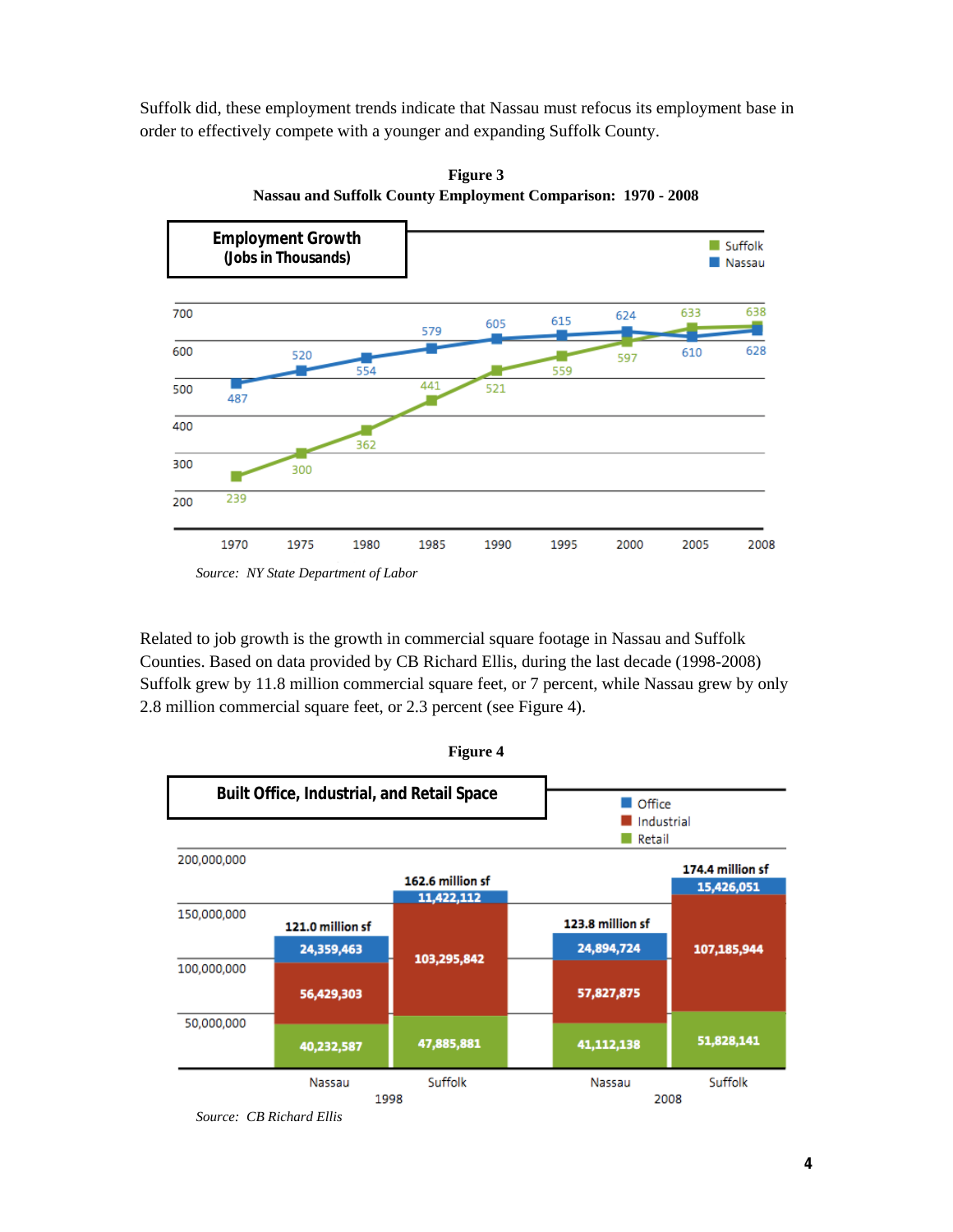## **RETAINING YOUNG PEOPLE AND RECENT GRADUATES**

Nassau's population is aging and its talented youth are seriously considering living and working elsewhere. Educated in the County's generally strong public school system, a substantial portion of Nassau's young people do not return home after college. This trend often referred to as "brain drain" or "human capital flight" has an economic cost. The creativity and energy of young people fuels innovation and economic development; and a strong proportion of working age adults is crucial to support a growing elderly population as baby boomers enter retirement. As shown in Figure 5, in Nassau County only 8.7 percent of the population is between the ages of 25 and 34, compared with 10.7 percent in Suffolk County, 10.5 percent in Westchester County, and 15.1 percent in New York City.





## **B. THE PARADIGM SHIFT**

While Nassau's identity as a suburban county catering to the needs of young families was attractive to 25 to 34 year olds during the early years of its development, this is no longer the case. The needs of this demographic have dramatically shifted; today people are marrying and settling down later in life. Single family homes are both too large and too expensive for single young people and alternative housing options such as rental apartments and townhouses in Nassau are few.

In addition, Nassau's suburban land use pattern provides limited opportunities for the types of entertainment and social interaction that are important to many young people. As Richard Florida notes in *The Rise of the Creative Class*, "These [young] people insist they need to live in places that offer stimulating, creative environments. Many will not even consider taking jobs in certain cities or regions. They will pick a place to live, and then focus their job search there."

The 2010 Nassau County Master Plan seeks to address the problems currently facing our residents and business owners. The Plan calls for all levels of government, the private sector,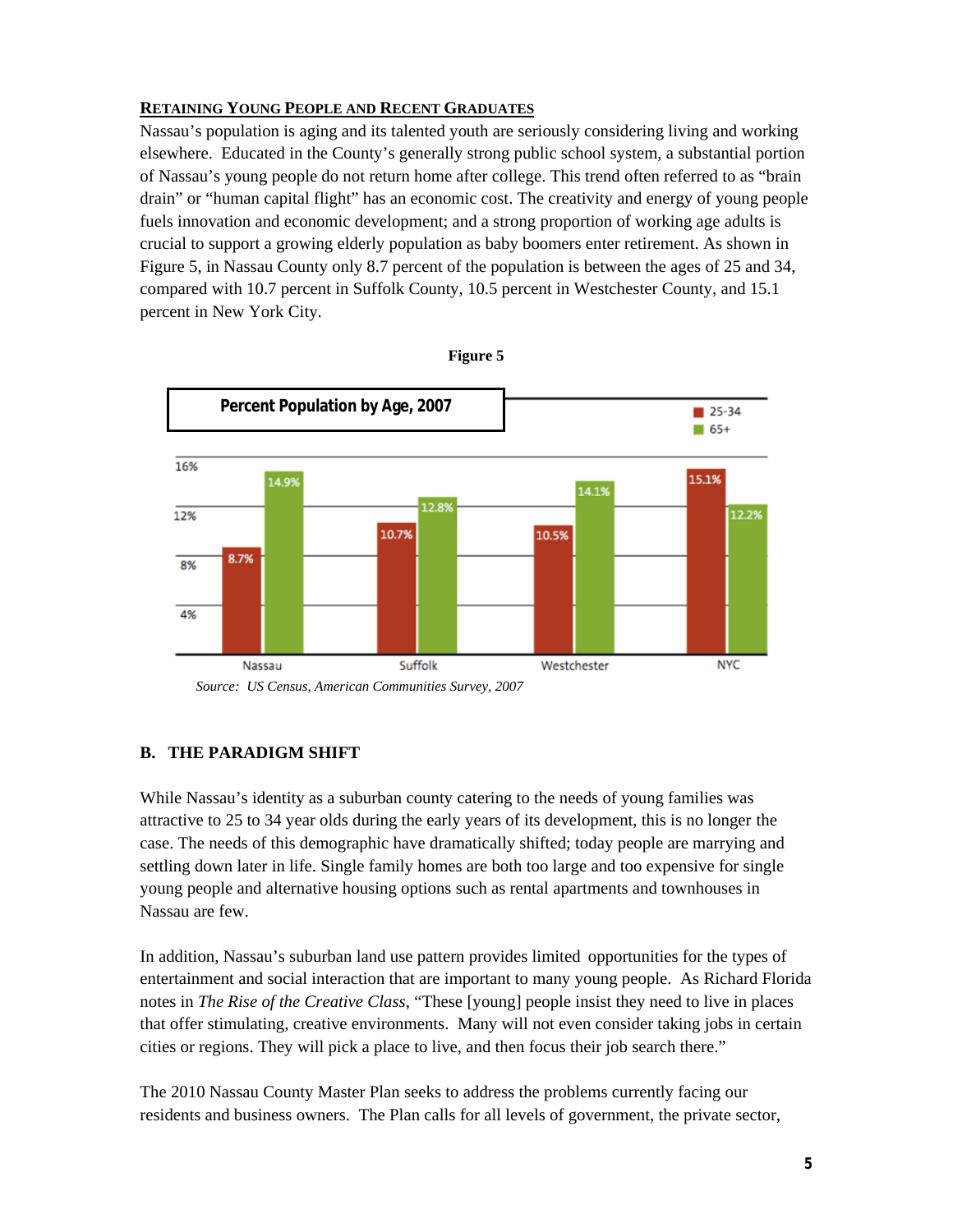not-for-profits, and County's residents to partake in a paradigm shift for sustainable growth over the next 20 years that results in:

- $\blacksquare$  the creation of sustainable high-value jobs in targeted growth areas
- controlling the increases in the cost of government
- new housing choices and availability for the County's young workforce and seniors
- the revitalization and reinvestment in downtowns and underutilized commercial and industrial areas
- streamlining and expediting the entire land use regulatory process
- an increase in public transit infrastructure and usage
- selective and affordable preservation of remaining open space and environmentallyvaluable areas
- energy conservation and affordable local renewable energy generation

In addressing the issues and problems currently facing the County, the Plan sets forth the "what" – in terms of the type of sustainable economic growth, the "where" – in terms of the appropriate locations for growth, and the "how" – in terms of what is required to support existing and future growth and development.